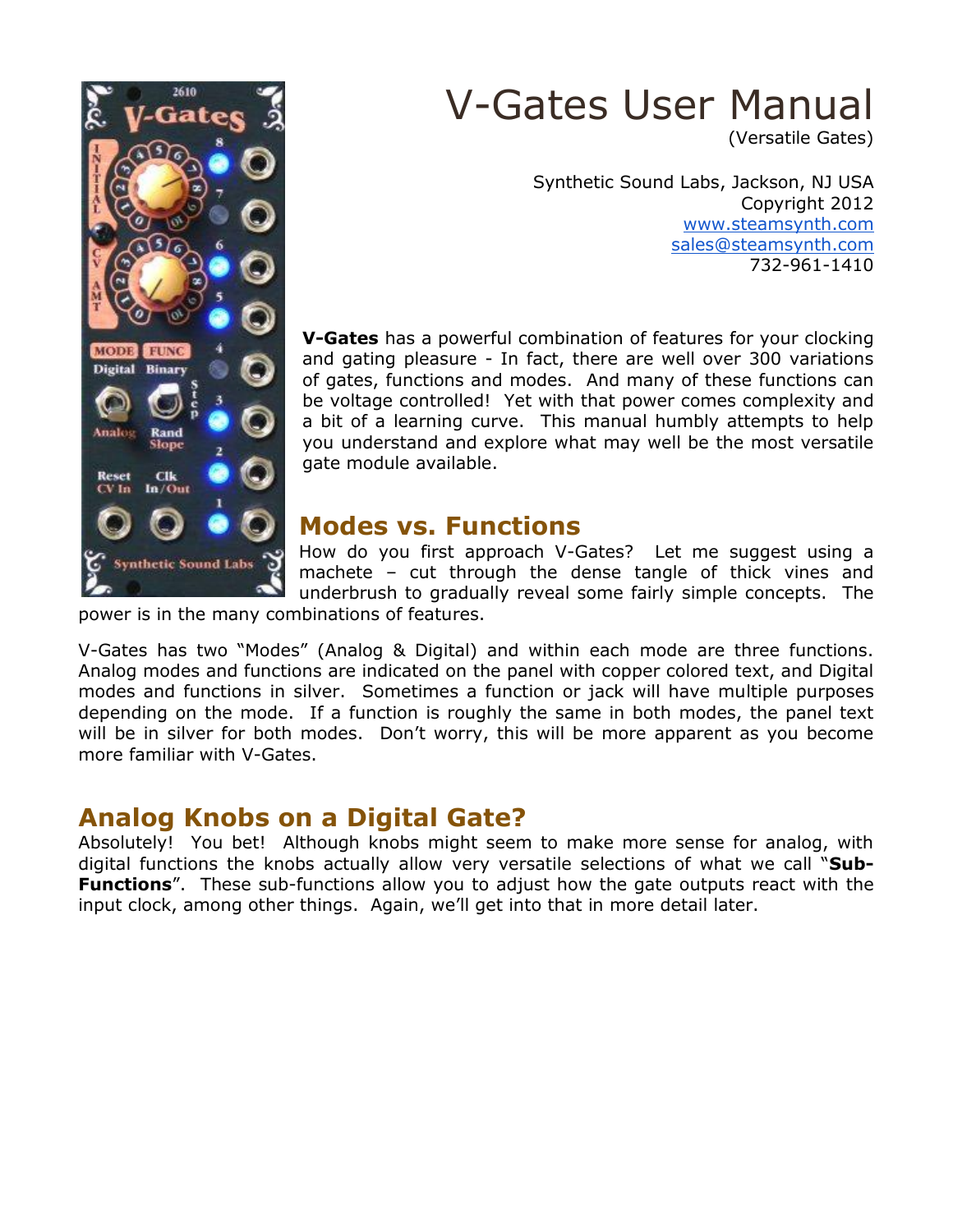# **Modes**

Modes - Analog & Digital - are selected with the "**MODE**" switch, and the gate outputs toggle on and off in response to how each mode and function are set.

We will start with the Digital mode, since that's sort of the definition of "gate" and is probably more familiar to you. But be careful to note some of the subtle differences and expanded features, as these can be confusing at first. You may need to re-read a section a few times and try some of the sample patches to really understand what's going on.

#### **Digital Modes**

In **Digital** mode, V-Gates has three functions – **Rand** (random), **Step** and **Binary** as selected by the "**FUNC**" switch. The **Reset / CV In**, and **Clk In/Out** take on different uses in digital modes.

In each of these functions, a clock pulse is fed to the "**Clk In**" jack on the panel. A "**Reset**" input jack allows you to reset the input to the first stage at any time.

*Note: In Digital mode, the CV Amt pot is disabled and the CV In jack serves as the Reset input.*

#### *Clk In Jack (Digital)*

For each positive going edge, V-Gates will advance to the next gate "state" or "stage". Depending on the **Function** and **Sub-Functions**, **Clk In** will also respond to the width of the external clock pulse. This is a very powerful feature.

#### *Reset In Jack (Digital)*

When the **Reset** input goes high (positive), the V-Gates outputs are reset to the first stage. Low (negative) going levels are ignored. V-Gates outputs may be patched into this input to set the maximum number of output stages.

#### *Rand Functions (Digital)*



For each positive going external pulse, the outputs will change to a new random value. With the **INITIAL** knob fully counter-clockwise (left), each output will remain ON until the next clock pulse. Thus, any number of outputs will be on or off randomly. All outputs might be on, and then no outputs on. It's random.

Four **Sub-Functions** are controllable over the range of this knob. As the **INITIAL** knob is increased from full left (counter-clockwise), the lower stages will progressively start to output "*exclusively*", meaning that even while these lower stages are still random, only *ONE* of these

may be active at a time.

For example, if the **INITIAL** knob is set to about 2 to 2 ½, only one of the lower four outputs can be randomly on at a time, while the upper four outputs can have any number of outputs on.

That covers the *first half* of the **INITIAL** knob's rotation. If the knob is moved more clockwise (right) past center position, the above **Sub-Functions** will repeat - *with one important exception* – they now follow the input pulse width. That's a lot of flexibility in a single knob, so it might be a bit confusing at first. Give it time and explore using a variable width gate pulse into the **Clk-In**.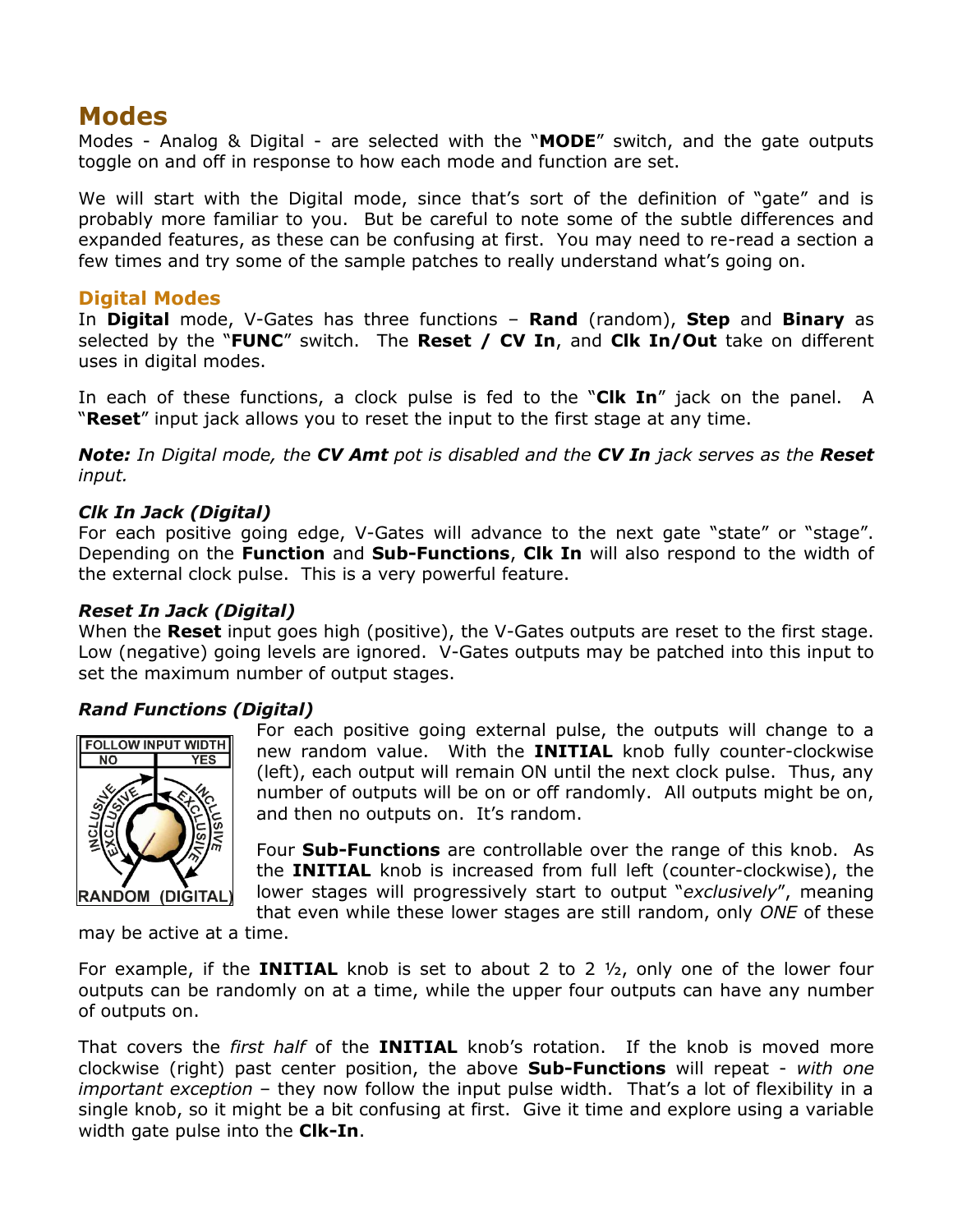In addition, the **Reset** input may be patched to one of the outputs to control the number of stages, although with random functions, it doesn't make much sense.

## *Step Functions (Digital)*



This is basically a simple 8 stage step sequencer, with a couple of twists. With each positive going clock pulse, the V-Gates will advance to the next stage until it gets to stage 8, when it will again start at stage 1. With the **INTITIAL** knob fully counter-clockwise (left), each output will remain ON until the next stage advance. Fairly straightforward so far.

Follow Input Width - As the **INITIAL** knob is increased, the lower stages will progressively begin to follow the width of the clock pulse. So, for instance, if the **INITIAL** knob is at about 3 ½ to 4, the lower 4 stages will flash on, then off, following the width of the external **Clk In** pulse, and the upper stages will remain ON until the next clock

pulse. At full clockwise rotation, all outputs will follow the width of the clock.

The **Reset** input may be patched to one of the outputs to control the number of stages, or to an external source to reset the count to zero.

#### *Binary Functions (Digital)*



Each high (positive) going external pulse, the outputs will change to the next higher binary value. Once all the outputs are turned on (Value: 255, or binary 11111111), the output automatically goes back to zero (no outputs on).

Follow Input Width - As the **INITIAL** knob is increased, the lower stages will progressively begin to follow the width of the clock pulse. So, for instance, if the **INITIAL** knob is at about 3 ½ to 4, the lower 4 stages will flash on, then off, following the width of the external **Clk In** pulse, and the upper stages will remain ON until the next clock

pulse. At full clockwise rotation, all outputs will follow the width of the clock.

The **Reset** input may be patched to one of the outputs to control the number of stages, or to an external source to reset the count to zero.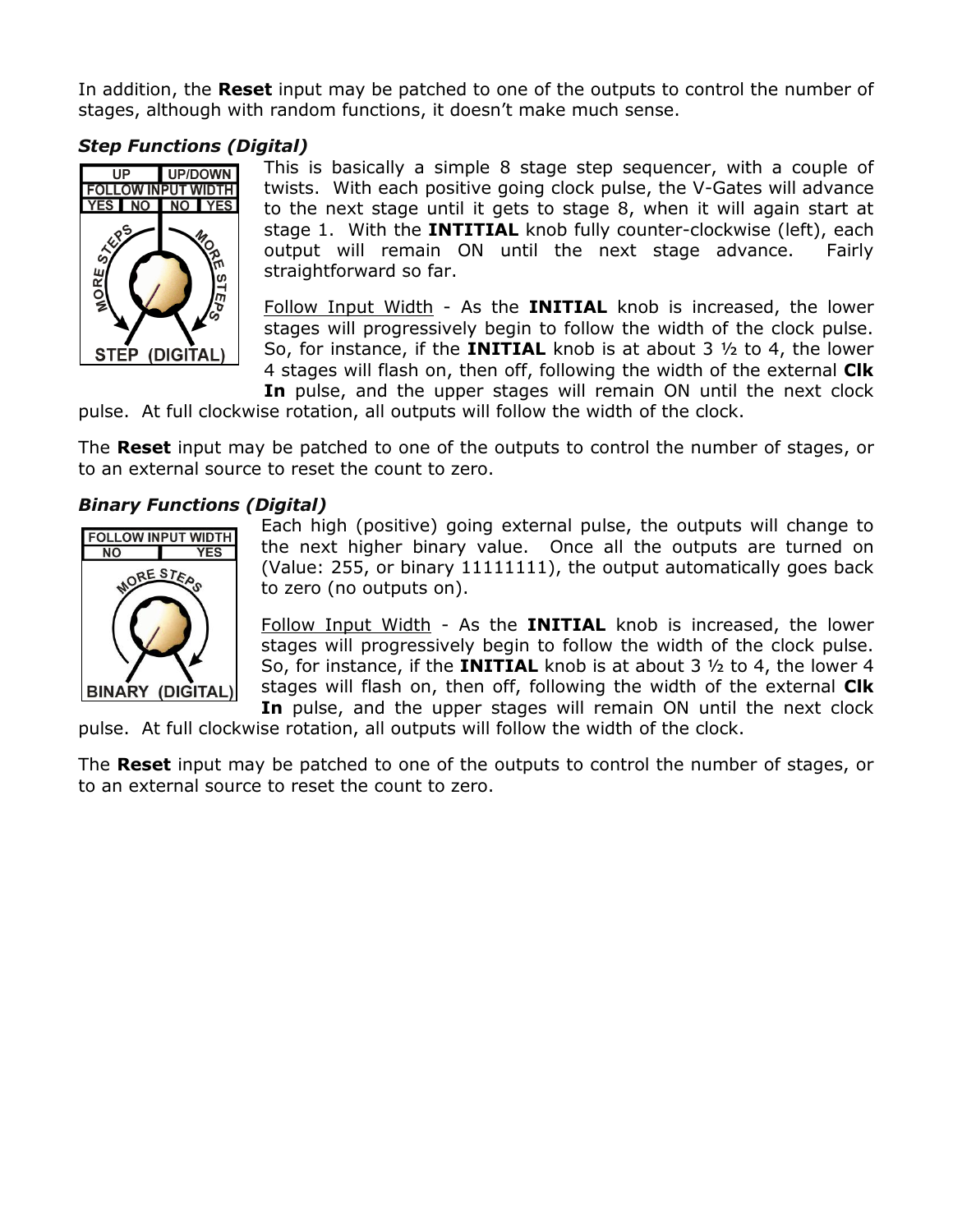### **Analog Modes**

In Analog mode, V-Gates has three functions – **Slope**, **Step** and **Binary** as selected by the "**FUNC**" switch. The **Reset / CV In**, and **Clk In/Out** take on different uses in **Analog** modes.

Unlike the **Digital** Mode, the **CV Amt** knob and **CV In** jacks are functional in **Analog** modes.

#### *CV Input Jack (Analog)*

In Analog mode, the **CV In** jack shares its function with the Digital mode's Reset input. External control voltages applied to this jack are attenuated by the **CV Amt** knob, and added to the voltage generated by the **INITIAL** knob. The total combined range of CV inputs is 0 to 5 volts. Negative voltages are clipped.

#### *Clk Out Jack (Analog)*

For each change in any one of the outputs, this jack generates a brief positive going 5 volt pulse, 5 milliseconds in width.



#### *Slope Function (Analog)*

As the **INITIAL** knob is increased from left to right (or increasing CV is applied), gate outputs from 1 to 8 are sequentially turned on until all outputs are on. This different than the **Step** function below. With each output change, a brief 1ms pulse is output from the **Clk Out** jack.

#### *Step Function (Analog)*

As the **INITIAL** knob is increased from left to right (or increasing CV is applied), gate outputs from 1 to 8 are sequentially turned one by one (exclusively) so only one output is on at a time. This different than the **Slope** function. With each output change, a brief 1ms pulse is output from the **Clk Out** jack.

#### *Binary Function (Analog)*

As the **INITIAL** knob is increased from left to right (or increasing CV is applied), gates 1 to 8 are output in binary (base-2) order - (Value: 0 to 255, or binary 00000000 to 11111111). With each output change, a brief 1ms pulse is output from the **Clk Out** jack.